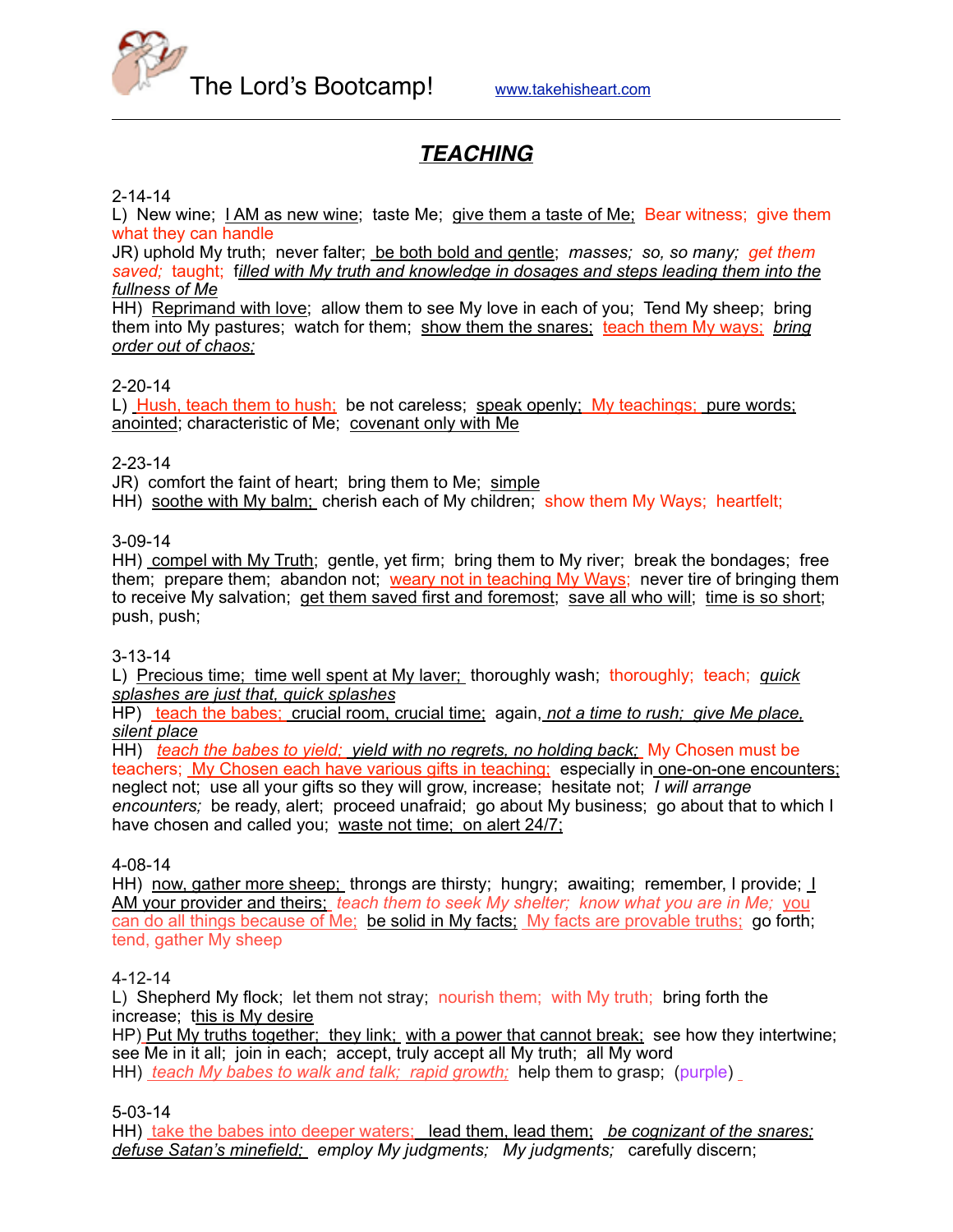5-04-14

L) lock down My truth; presentable to the babes; *bite size for them; careful with them; Shoulder for them; light the way*

HP) This is My delight; that you lead them to Me; teach them Our ways; *love them as I do, as I do you;* show them obedience

### 5-12-14

HP) forgiveness in My Blood; teach; My Blood never fails; *know Me, know My Blood*

### 5-16-14

HH) teach, teach, teach; *My Chosen must teach; must testify;* must follow My every lead; We have purpose; yes, We;

#### 5-30-14

L) Generations; I bless your generations; teach them; perpetuate; throughout; banded and bonded; family by virtue of My Blood

#### 5-31-14

HH) corral My lost sheep; bring them into silence; that they may hear; teach; they must be taught; they must be shown holiness; obedience; waste no time; push, yet with care; do all in perfection; always, always check the source; watch for My timing;

#### 6-27-14

HH) *Mercy; show it*; receive it; Juggle not; Mercy given; a blessing; teachable moments; aware; you are My Blood bought; teach; use the words, illustrations I give; embellish not; simple to the point; retainable; this is My charge to you; be My delivery vessel; no more, no less; I AM the Alpha and the Omega; in Me you say you trust;

#### 7-19-14

L) teach them; this, My protocol; how to be clean; how to maintain cleanliness; holiness HP) teach them about My Holy Place; again, protocol; *show them; how symbolism works; how and why; why the follow through of actions*

HH) teach foundations of silence; to My lambs; demonstrate; *explain the details*; [silence] explain Our co-mingled silence; watch the increase; *explain concepts of facets;* again, watch the increase with each morsel of explanation; shy not away; explain; they must know about portals; teach; *My Chosen, you are to be teachers among men;* watch, pray, teach; *under My tutelage* overstep not; follow My guidance, My instructions;

#### 8-10-14

HP) comprehend the progression; *lambs must learn; come deeper*; still much to teach; I AM the master teacher; listen, learn; enact; as I say; as I say; no procrastination

#### 8-22-14

L) Paradox; much esteem I give; *[I saw deep purple with a white thumbprint.]* teach laver *parameters; babes must know; [I saw the same purple and print.] [ I saw the same purple and print again.] triple blessing;* increased; grasp

#### 9-11-14

HP) more teaching; receive; I AM the Master Teacher; allow Me; pay attention; absorb; absorb; absorb even more; take in My every word; let none fall away; Red; each word a must; My words are not idle; Red; *life and purpose in My words; let them not fade*

#### 9-29-14

HH) eyes on My mark; (He brought to my remembrance the scene with several from our body on stage and how our minds were not affected by any of the throng. He showed how several ministers were before a crowd and tactics the harlot uses such as being loud and boisterous, making a show of singing, trying to be funny, and slobbering preaching. He then showed me how we should approach teaching the throngs. For example: "*Will you allow me to tell you about silence before the Lord."* Be sure to get them to say "yes.")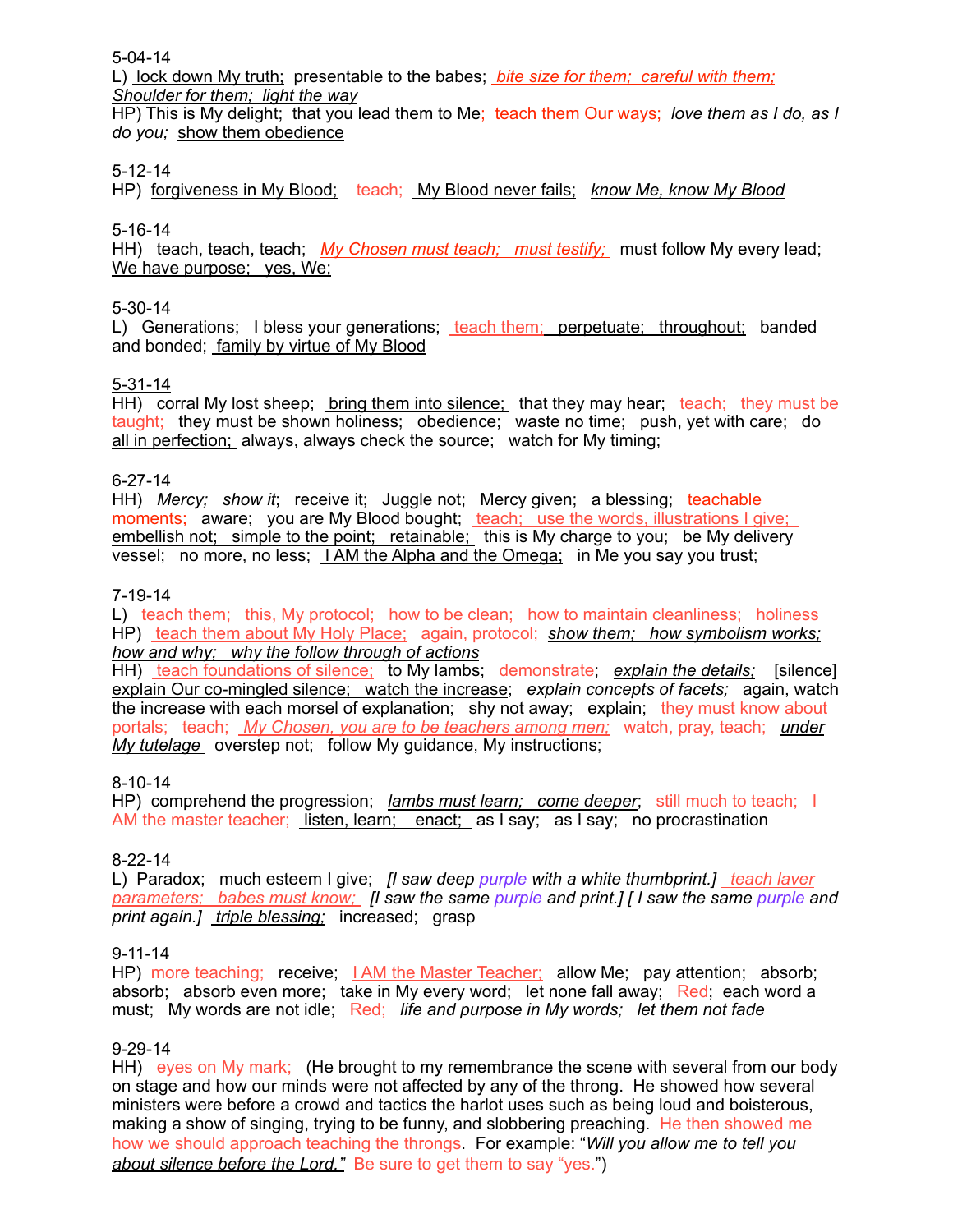#### **11-03-14**

**HH) stay with Me; indoctrinate not; Our goal is to save and set free; they must believe Me; (Purple)** *I am their salvation, their savior;* **teach them; bring them into My truths;** 

### 1-10-15

HH) give them My truth; so many on thin ice; Purple: (I saw 2 boys scuffling to get through a door first. They were 8-10 years old.) don't know the proper way to enter; *how will they learn without a teacher who knows;* get your clothes on; teaching robes; healing will come;

## 3-20-15

HP) thorough; teach the thoroughness you employ; genuine thoroughness; I can honor; (DRT) testify of Me; careful words; it must be so

### 4-22-15

HP) Harvest, harvest at hand; be aware; reap, plant; plant My truths simply; keep it simple, to the point; let Me lead; let Me lead; be not tempted; recognize; deny

### 4-24-15

HP) hesitate not to teach; teach; teach the lost; teach My people; they all must know; be prepared to teach; teach as I say, what I say; there shall be holy teaching; by My ambassadors; My Chosen; *teach by My unction; My unctions;* many, many, many multitudes of souls yet to save; come forth; go forth without hesitation as I lead

### 4-29-15

HH) My child you must teach; honor your gifting; let it not wane;

#### 5-12-15

L) motivate the lost; present My simple foundational truths; *keep it all simple; plain to understand; overload them not; bring them in; bring them to Me; let me lead you to them; save all who will; short time, short time*

HP) *undergird; undergird all who will listen; look into their eyes; the lost; the hurt; pay attention to Me; I will lead you to them; hesitate not; trust Me; trust Me; actually, willfully trust Me;*

#### 5-17-15

HP) gather My people; teach them; My Chosen, you are more capable than you realize; hesitate not; teach them, teach them what I've taught you; stand strong, capable

HH) listen; tell them to listen; to expect; so much they don't know; tell them to listen; I do speak; give them My truth; My truth will jar them from the enemy's grasp; bring them to Me; truly to Me; *they must know Me;* step out in faith; you know I am with you; every step; I am there; trust Me and step out, My Chosen Ones; complete your tasks I've given;

## 6-02-15

HH) help them face the ugly truth about the enemy; worthy task; task for My Chosen; conceal not; just the facts; rile not; *heal their wounds; comfort and teach; teach of My ways;* save and teach; always save and teach; overboard not; basic foundational truths first; I shall guide, I shall guide;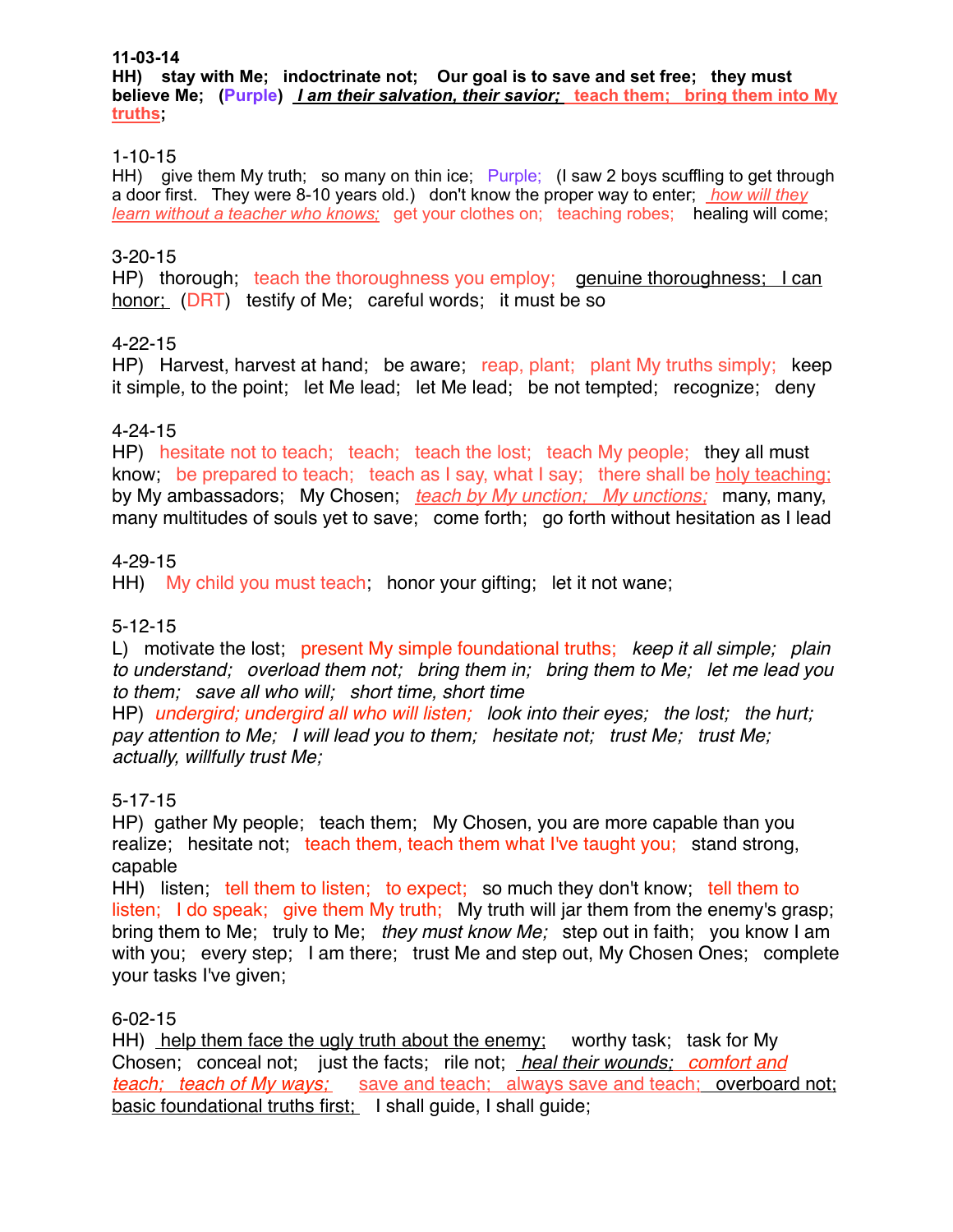## 6-20-15

HH) set the captives free; teach them how to stay free; quick simple basics first: free them;

# 6-23-15

L) Thorough washing; teach them thorough washing; inside and out; patience; HP) *acknowledge My Holy ground; teach them about My Holy ground; how to tread; the protocols; let it not be tainted;* aware, aware; careful awareness

## 6-25-15

HP) yes, I give you Peace; carry it with you wherever you go; My calm, My Peace; all that I am within you; share it, share Me; the lost are hungry for Me and do not know it or realize it; *reveal Me to them; reveal Me;*

HH) My Peace I gave; let it sustain; be consciously aware of My Peace; spread it, share it;

## 7-14-15

L) My water; Pristine; cleanse with it; share it; share the truths of My water; living water; living within

HP) acknowledge Me in all matters; tell them I am present waiting to be let in; opportunities await; be vigilantly aware; assume nothing about salvation; inform simply; *simple truth; always simple truth*

## 7-23-15

L:) Discreet; be discreet with My knowledge; teach basic foundations; share Our depth knowledge when and to whom I say; remember this; be not careless

## 7-28-15

HP) (as I was Praising) *this room is entryway to Me;* it must continue to be filled with Praises; *all who enter My healing room must enter through these Praises; I inhabit the Praises; keep it filled s*o they may reap; *teach them here; that I may bless;* see multi purposes, My Child; (Yes, Father, I see.) (I Praised again.) *that gave overflow;* Glory

## 7-30-15

L) *I see every heart; no one is exempt;* nothing hidden; yet I love; *the lost must be told; tell, tell, tell; bring them to Me; overlook no one*

## 7-31-15

HH) *declare healing virtue alive and well; manifest; expect it; you are right to* absorb; keep absorbing; absorb all I have for you; *maintain the healing in your body; you know how; teach them;* enemy ploys must be refused; denied; *maintain with your testimony; important facet; a truth; establish your testimony; you are wise in giving Me the Glory;* these basics of healing must be made known; fail not to tell, teach; (Yes, Father, is there anything else?) let them come;

## 8-17-15

L) lead them to My laver; *step by step;* tell of My simple truths; simple, plain; keep it so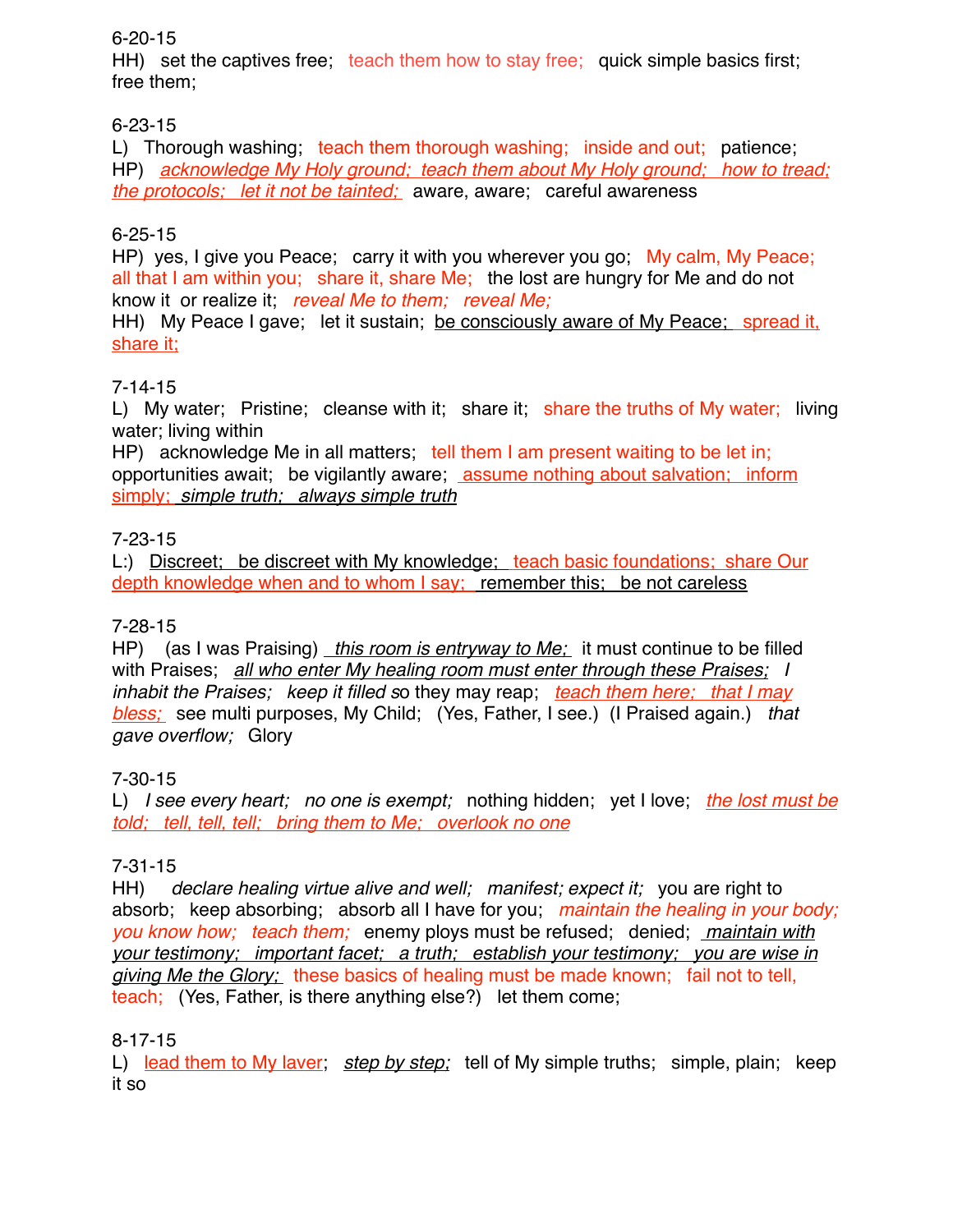## 8-18-15

HP) Mercies in place; use wisely; aware of their facets; aware of their effects; teach My Mercies; simple, honest truths; My Mercy is upon you; *share it; hoard it not; share it that it may increase*

## 8-24-15

L) teach with the purity of My word; use My words, My terminology; *conjure nothing from self;* must be

## 9-05-15

L) so many to get saved, taught; slack not, Bride, slack not

HP) judgment comes; help them to understand; to receive; to repent; help them with My truth; help them to understand and receive My foundational truths; that they be able to stand against the enemy's devices

HH) teach and increase; hold fast to all that you know; use it, use it; share basic protocols; remember to keep all things simple; careful feeding of the babes; they grow at differing rates; be aware;

## 9-15-15

L) teach laver protocol; it must be taught; Bride, badger not; *gentle teaching; simple facts*; order; call to order;

## 10-04-15

HH) bring the lost back into My fold; seek them out; My Chosen; *put forth salvation; waste no time; put it forth; gather and teach;* preach as I show; shod, My Chosen, be shod; complete; no hesitation; *orderly; all done orderly;* no hit and miss; all done orderly, purposefully and on My target; *all garments on and adjusted;*  remember, seek Me, allow Me, obey Me;

## 10-06-15

HH) honor Me, enter; come; come, I share; prepare to write; sit; render your obedience to Me; publish facets of Praise; *many, many are ready to learn; ready to truly Praise; teach them, show them; keep all simple; to the point;* bride share your united front; come, sure, secure, united ready to conquer; moving forth in Praise;

## 10-09-15

HH) starch; starch in your work, actions; that there be no doubt; no leeway; no assuming; no room for these; that sure, firm; they will listen; fear not; now prepare; they shall come; influx; be not surprised; ready; *My Chosen, you know the basics to be given; your foundation is solid;* not to be breached; *you know, you know, you know; now move, speak as I say*;

## 10-23-15

L) Time at My Laver; Cleanses; facets yet to learn; teach; yes, *equipping begins here;* tell them

HP) each step taken so formidable; each must be taken as I direct; at My time; not before, not later; tell them to watch, to l i s t e n; help them, help them; they know not;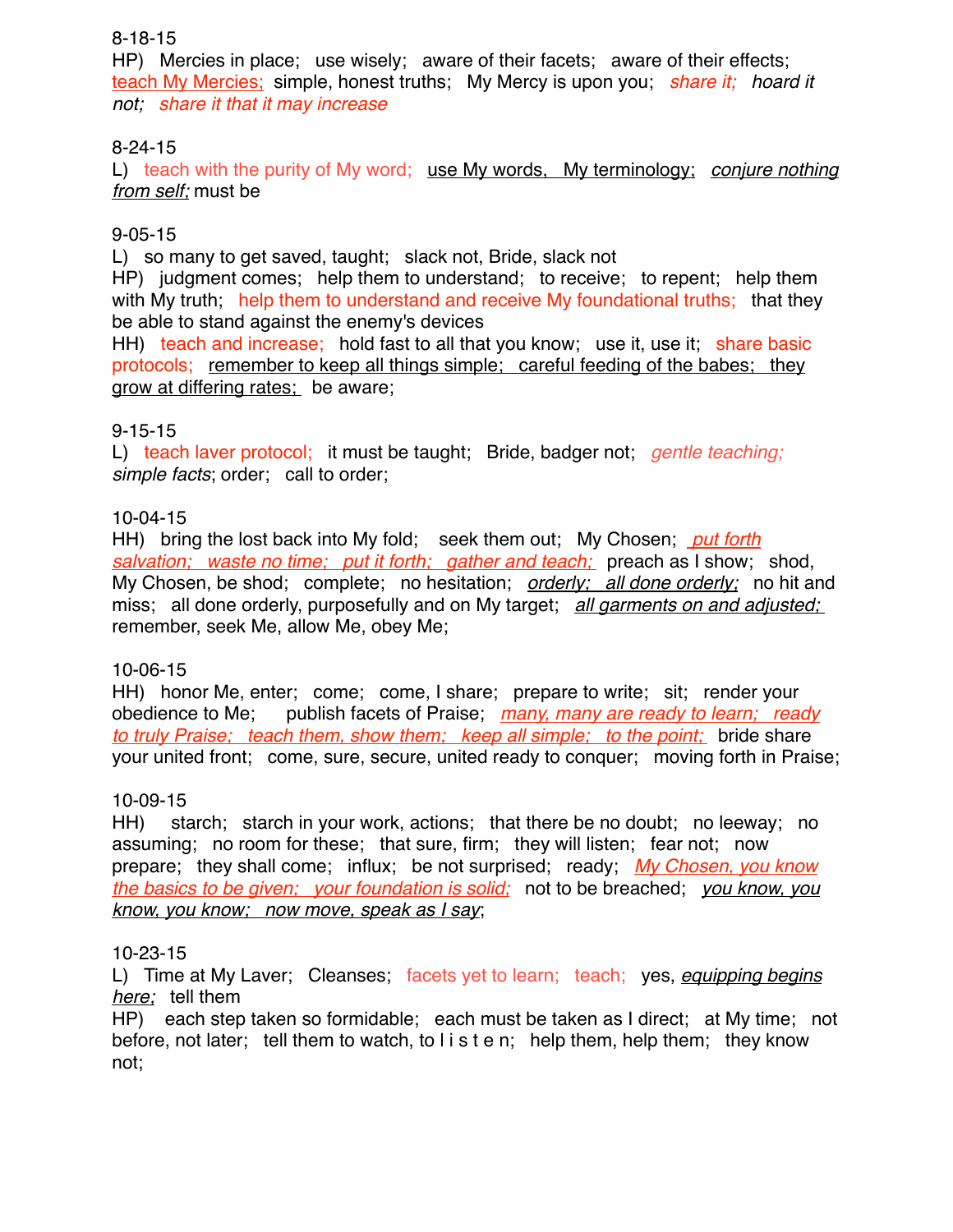## 10-31-15

HP) Repentance, Repentance, Repentance; bring them to Repentance; true solemn Repentance; must be; show them, show them; My people must understand; teach from My depths

## 11-13-15

L) Give what is Mine; Give them of Me; Give them truth; truth of salvation; first; foremost; Give

## 12-06-15

HP) take My instructions; review, review, review them; grasp the nuances; prepare to explain to the masses; review and prepare

## 12-09-15

HH) all instruction comes from Me; allow it; distribute My truths as I show; assume not; continue with your quest; marginal; some are marginal; careful with My pearls; ; assume absolutely nothing; document everything;

## 12-18-15

HP) (Packed Praises included Justice.) yes, Justice is in all My acts, My words; acknowledge this fact; Mighty, Mighty, Mighty Praises have gone forth from this place; teach, teach, teach

## 12-11-15

HH) tend to My business; I must be allowed into hearts; completely in; shut out the chaos; tell them to listen to Me; to listen for Me; to assume nothing; they know not what you have learned, My Chosen; give them My foundation; My foundational truths; panic not at what you see, nor what is heard; remember, I am with you; seek Me, seek Me; judge not what you are not equipped to judge; *must not overstep your positions, My Chosen;* take care in these matters;

## 1-30-16

L) teach others to accept as you have; as freely as you have; again, always save and teach; My Chosen must

HH) yes, come; teach them to listen; truly listen; not just hear, but to listen and pay attention; you have gained these skills; now put to use for others; some will be stubborn; *with these plant the seed and move on; argue not; trust the seed and Me;* reveal true Praise to them who will; step by step; *do not dump and run;* must be taught; you are a teaching watchman; yes, they will also; be not surprised; you know how thoughts and ideas come to you for immediate use; expect more, much more; I have trained you; be aware;

## 2-03-16

HH) send forth the troops; school and send forth; prepare for the teaching; your knowledge, sufficient; yet keep seeking Me; seek Me in My depths; grasp the calm; relinquish it not; grasp it; refuse worry, doubt, fear; school the troops;

## 2-13-16

L) Dictate not; share; calm sharing; take no offense; understand take not; seeds planted even in the most offensive; show them My love, My truth, My purposes for them;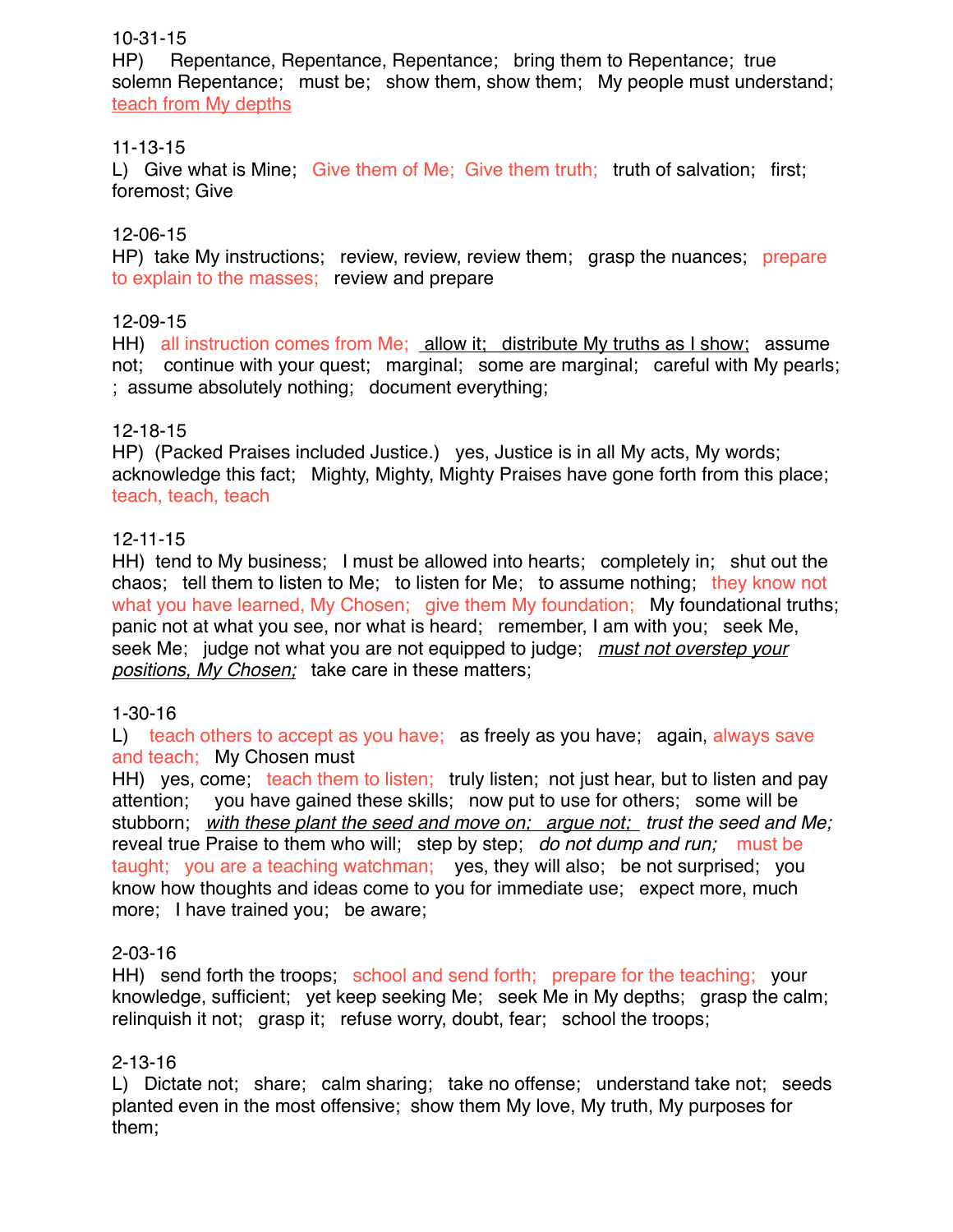HP) yes, yes, keep preparing for the sharing; much to teach; each position has much to teach; prepare to receive My revelations; yes, prepare to receive; must stay calm; miss no detail; prepare selves

## 2-19-16

HP) let the teaching begin; in fullness; in understanding; in complete trust; again Hallelujah; gather the facts for teaching;

HH) enter, Child; Rejoice; Rejoice in the knowledge and understanding learned; acquiring more; ready to grasp

## 2-21-16

HH) yes, I shall make you teachers of men; accept ye? relate to the others; how else shall they learn; My Chosen Ones, you have been chosen, gifted, equipped; you know that; you know My truths, My foundational truths; accept My mantles for the teaching; accept;

## 2-22-16

HH) you must soon update the Chosen and then the intense teaching must begin by all f you; yes, We are that close;

## 2-28-16

L) double duty; yes, each must teach along with position duties; you have teaching mantles; use them, My Chosen;

HP) yes, My special teachers of men; continue preparations; study My words I've given; study what I've taught you; notice the steps; My steps; know the purposes; HH) prepare your hearts for teaching; your hearts must be willing; patient; kind; never heavy; My truth is not a burden; it is light; it is life; remember this; you must recognize Satan's ploys; quickly, quietly, yet firmly handle each; allow him no place; react as I do; let him not rile; aware, aware at all times; now continue the preparations

## 5-05-16

L) *make sure they listen;* not just hear, but truly listen; *teach them to listen, Bride*; cast not the pearls

## 5-06-16

HH embark with Me; mighty efforts filled with hope, healing, and praises; allow them, My people; teach all who will listen the mix of hope, healing and praises; *word by word, step by step;* they hunger, they thirst; *give them My truth; bite by bite;* great teachings happening on the coming horizon; be ye prepared, Bride;

## 5-08-16

L) Cleansing, Cleansing; *I remind you to teach My people how to cleanse at My laver;* leave them not soiled

HH) cohesive; all must be cohesive; My truths are plain and simple; complicate them not; they must be cohesive as I have given; keep them in order; teach them in order; mix not the steps; continue Our work; let nothing stop Our work; it must progress at My set pace; vary not, Bride, vary not;

## 5-10-16

HH) come, Child; (I found my self giving Praise, Healing and Hope legal access to my body. So be it.) it now is; expect; another nugget to teach; preach and teach; sit;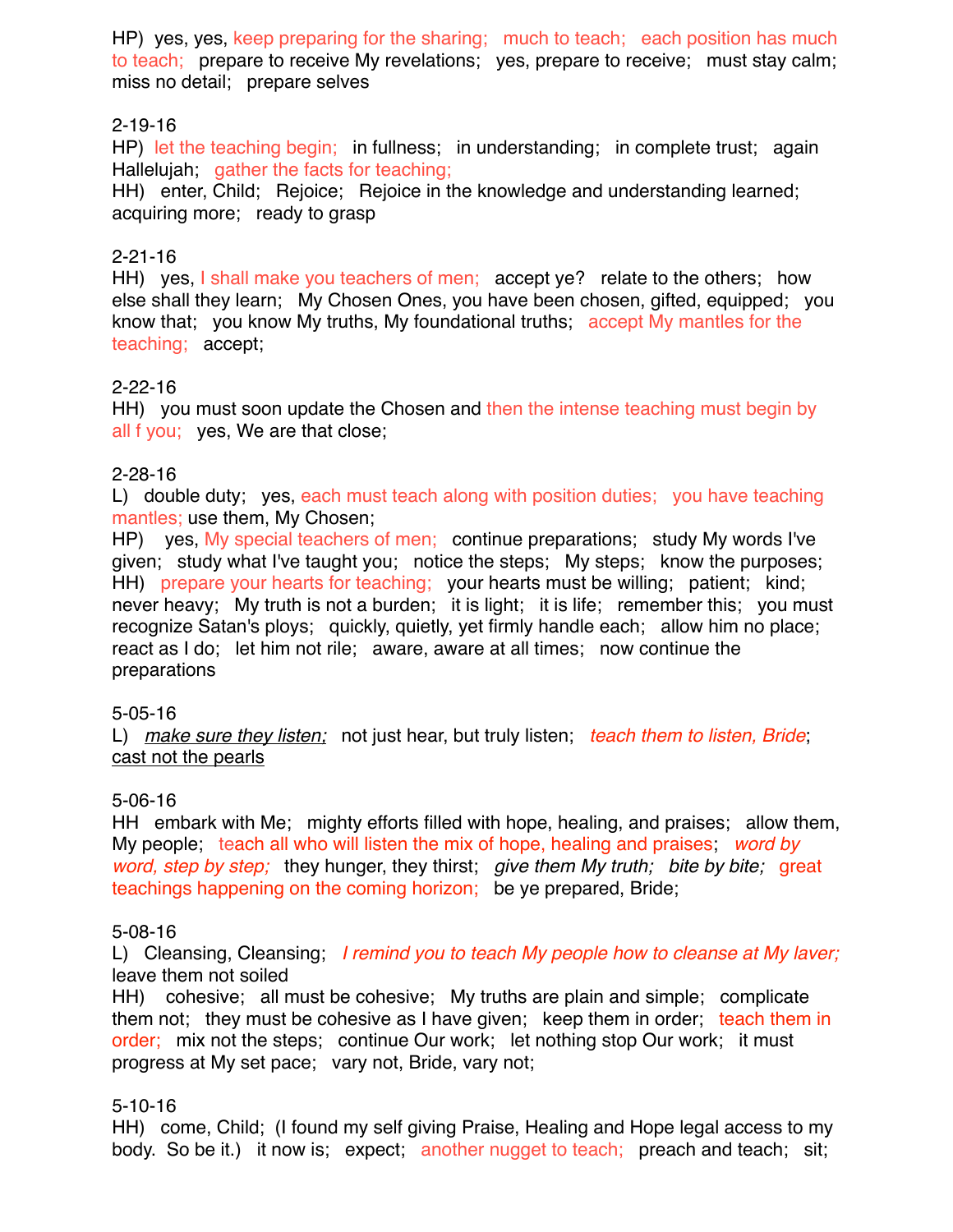(As soon as I sat, I began taking a few deep breaths and said, "I breathe You in the expanse of what is in the room." I knew it was the Praise, Healing, and Hope.) that is right; breathe it in, Child; (As I sat in silence, every breath I took...) *healing virtue, healing virtue;* (many x's and then after a bit it changed...) *expansion, expansion, expansion;* Red; yes, I am committed;

## 5-14-16

L) Purpose; *Bride, you must teach the purposes of the laver and the washing in it;* simple truth; trust Me, trust My words

## 5-19-16

HP) Holy Time; grasp that Our Time is Holy; all I do is Holy; therefore, now *grasp and teach that Our Time is Holy*; see it, treat it as such; grasp significance, Bride, grasp

## 5-21-16

L) Provide; *I am the Provider of truth;* use it, Bride; use it in every situation you are faced; draw on My truth; share My truth; testify of its vast worth; teach and preach from it

### 5-24-16

HP) purchased price; Me; remember, remember; price paid; all of mankind; no one left out; tell them as they come; tell them, Bride

### 5-28-16

L) My waters; cleanse in My waters; they must understand the purity of My waters; legal aspects of My purity in My waters; teach

HP) Honor Me; teach My babes to honor Me; parallel principle; teach them to parallel Me in all matters; to draw closer and closer as they parallel Me; pay attention to their hearts; must

## 5-29-16

L) Purchase price high; My Children worth it; the babes must know this; they are worth it; My love is so,so deep for each; no matter what, My love is deep for each; tell them

#### 6-19-16

L) Shed My Glory wherever you go; prepare ye their hearts; aim for their hearts with My truths; *careful aim, careful aim;* hurt not

HP) Common ground; let Me be the Common ground upon which all stand; no glitches; *guide their feet to My ground, Bride;* share the rudder; show them Mercy, Grace; show them Me;

## 7-10-16

L) teach them to set their trust in Me; willingly, wanting, not obligingly so; *great teaching, great teaching must begin; time*

## 8-01-16

L) Stagnate not; let not the Babes stagnate; teach, teach, teach; teach, reinforce, teach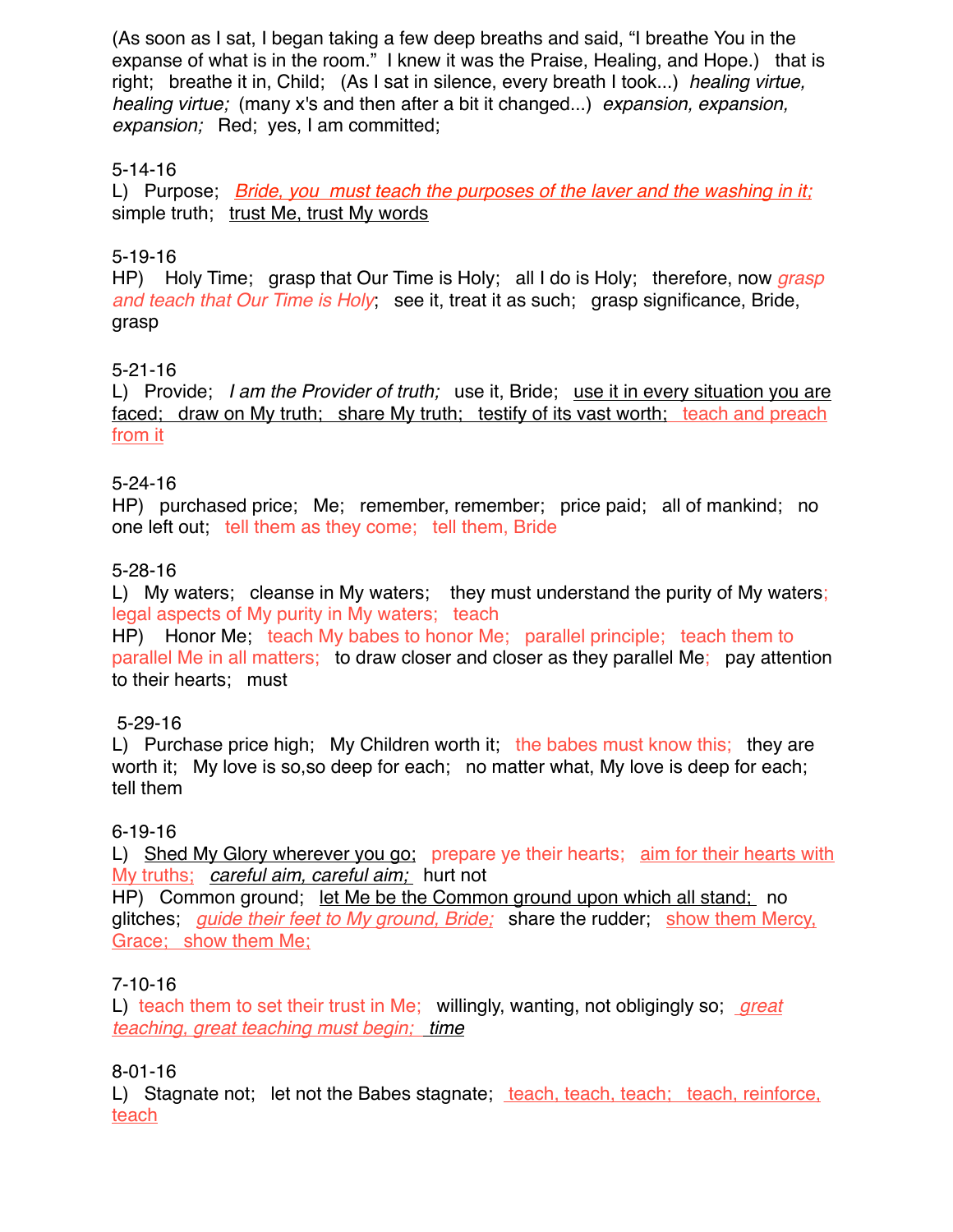## 8-05-16

HP) seek My lost; tether them in; teach, teach, teach; gentle, firm Preach;

## 8-27-16

L) silence; crash course; to the point teaching; *step by step;* elaborate not; stick to the target:

# 9-24-16

L) Clarify; *Clarify for the babes;* make things clear for their understanding; remember, use My words

# 10-10-16

L) (When I was invoking the rights of His Holy water and His Blood, I received , allowed, and activated them. Immediately I knew *connections were being made within me.* I was wondering why this had not come about sooner.) *steps; simple steps; fret not, just take the steps as I give them*

HP) ( As I was sending out the Praises, I told them to fulfill everyone of their purposes how the Lord said and when He said for them to do so.) *now you're getting it; steps; learning steps; another stride*

HH) approach; *steps today; soon the running;* (I discharged infirmity, obesity, all negative words spoken to or about me and my family by the PMGT and ANJ. I discharged them to the dry places.) *now let's recharge what I have for you;* sit and receive; (I received, allowed, and activated the recharging.) silence;

# 11-23-16

L) *indoctrinate with My truths; My doctrine, not man's;* help the babes to see the difference; *use My principles; simple, simple, simple*

HP) Solemn, Solemn, Solemn, Child, Solemn; My Holiness awaits; My desire for Holiness for the babes; they are coming; cover all with My Holiness; be prepared in spirit, mind, and body; Solemn tasks, Solemn tasks

# 11-28-16

*L) Provide My utterances through you, My Chosen; Provide Me legal pathways; increasingly so; allow and work for more legal pathways; pathways for the babes; overcoming pathways for them*

## 12-05-16

L) Material; you are made of My Material; each uniquely made; made for My purposes; fulfill your purposes; *each has choice*;

*HP)* prepare; *prepare your minds for My return; prepare for the influx preceding Me; dole carefully My truth to them; orderly dole*

# 12-06-16

L) Listening Post; *I am your listening post*; I hear all; parallel Me in this; hear the babes; they cry out; *comfort them with My truths*

# 12-08-16

L) Clarify for the babes; bring them out of darkness into My light; the light of My word; follow My instructions; precisely follow